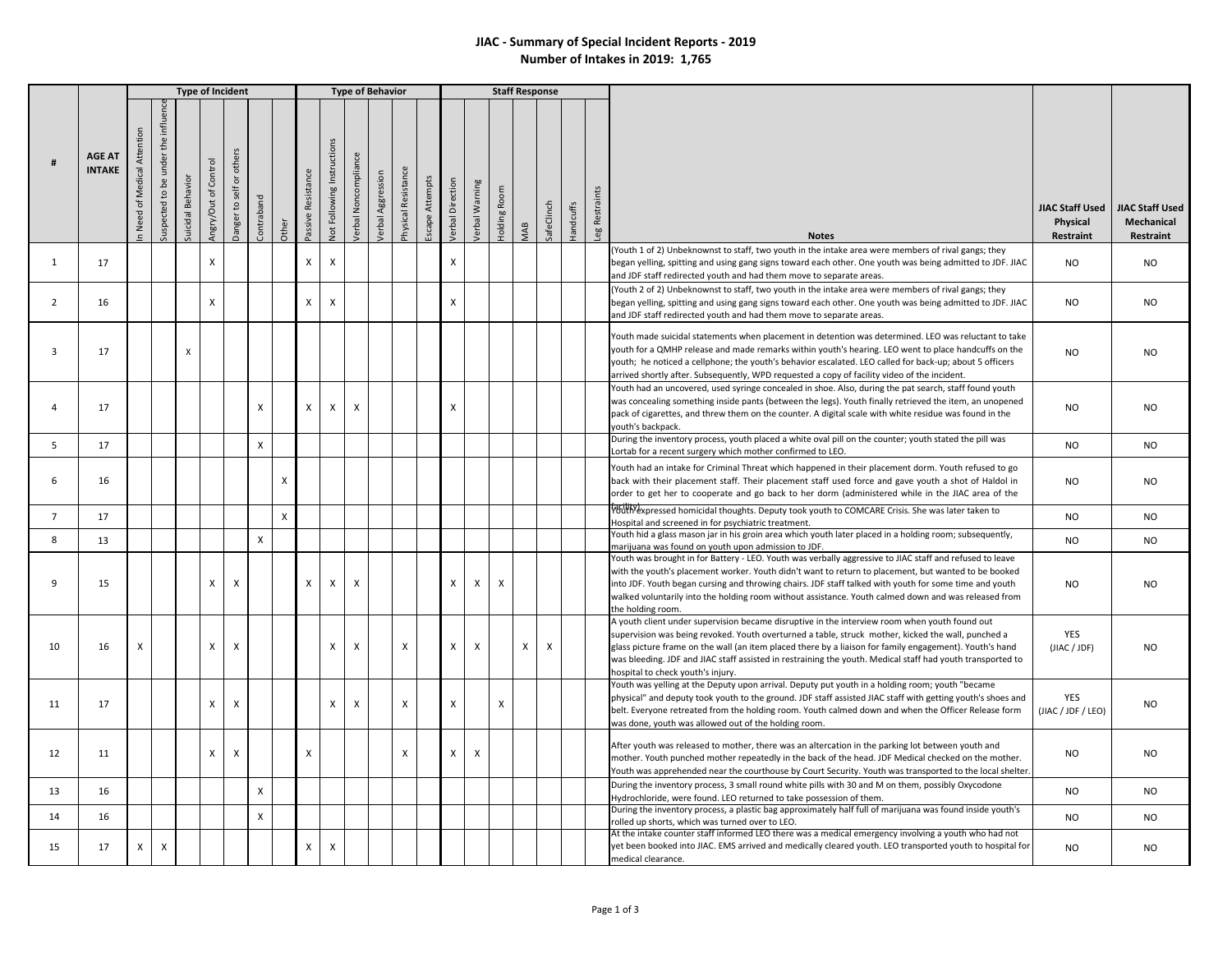## **JIAC - Summary of Special Incident Reports - 2019 Number of Intakes in 2019: 1,765**

|    |                                | <b>Type of Incident</b>                       |                                           |                   |                         |                           |            |       |                    |                                   |                      | <b>Type of Behavior</b> |                           |                           |                  |                       | <b>Staff Response</b> |            |            |                |               |                                                                                                                                                                                                                                                                                                                                                                                                                                                                                                                                                                                                                                                                                                                                                                                                                                                                                                                                                                                                                                                                                                                                             |                                            |                                                              |
|----|--------------------------------|-----------------------------------------------|-------------------------------------------|-------------------|-------------------------|---------------------------|------------|-------|--------------------|-----------------------------------|----------------------|-------------------------|---------------------------|---------------------------|------------------|-----------------------|-----------------------|------------|------------|----------------|---------------|---------------------------------------------------------------------------------------------------------------------------------------------------------------------------------------------------------------------------------------------------------------------------------------------------------------------------------------------------------------------------------------------------------------------------------------------------------------------------------------------------------------------------------------------------------------------------------------------------------------------------------------------------------------------------------------------------------------------------------------------------------------------------------------------------------------------------------------------------------------------------------------------------------------------------------------------------------------------------------------------------------------------------------------------------------------------------------------------------------------------------------------------|--------------------------------------------|--------------------------------------------------------------|
|    | <b>AGE AT</b><br><b>INTAKE</b> | Attention<br>Medical<br>$\rm ^{5}$<br>In Need | influence<br>under the<br>suspected to be | Suicidal Behavior | of Control<br>Angry/Out | Danger to self or others  | Contraband | Other | Passive Resistance | <b>Not Following Instructions</b> | /erbal Noncompliance | /erbal Aggression       | Physical Resistance       | Escape Attempts           | /erbal Direction | <b>/erbal Warning</b> | Holding Room          | <b>MAB</b> | SafeClinch | Handcuffs      | eg Restraints | <b>Notes</b>                                                                                                                                                                                                                                                                                                                                                                                                                                                                                                                                                                                                                                                                                                                                                                                                                                                                                                                                                                                                                                                                                                                                | Physical<br>Restraint                      | JIAC Staff Used   JIAC Staff Used<br>Mechanical<br>Restraint |
| 16 | 16                             |                                               | $\times$                                  | $\times$          |                         | $\times$                  |            |       |                    |                                   |                      |                         |                           |                           |                  |                       |                       |            |            |                |               | Youth report meth use earlier in the day; the arrest report stated youth was suicidal; youth made suicidal<br>statement at JIAC. LEO was informed youth would need medical clearance for the substance use and<br>suicidal statements. LEO's partner stated, "Can't you just put her on suicide watch" and "We will be at the<br>hospital for hours." Staff insisted youth be taken for clearance. LEO later returned with the youth, the<br>intake was completed and the youth was detained. JDF notified that COMCARE Crisis was calling to follow-<br>up on a mental health screening. Staff was under the impression youth had been cleared by the Hospital.<br>Youth was to be brought to JIAC at 5AM for COMCARE Crisis to do an evaluation via webcam.<br>Subsequently, Hospital staff reported youth was no longer suicidal, but they did not cancel the COMCARE<br>Crisis screening to "cover the bases." LEO reported he thought all necessary screenings had taken place in<br>Hospital. When contacted at 3:13PM COMCARE Crisis reported youth "is still on their list to be evaluated,<br>but they have not gotten to it yet." | <b>NO</b>                                  | N <sub>O</sub>                                               |
| 17 | 12                             |                                               |                                           |                   | X                       |                           |            |       | X                  | X                                 | X                    |                         | $\boldsymbol{\mathsf{x}}$ |                           | X                | $\mathsf{x}$          | $\times$              |            |            |                |               | Youth became escalated when asked about the caregiver's name on the arrest report. Youth cursed, spit at<br>and threatened staff, attempted to damage a printer, ripped papers off the walls, banged on doors,<br>pushed the intercom buttons repeatedly, pushed items off of counters. Youth voluntarily went into a<br>holding room and calmed down.                                                                                                                                                                                                                                                                                                                                                                                                                                                                                                                                                                                                                                                                                                                                                                                      | <b>NO</b>                                  | <b>NO</b>                                                    |
| 18 | 12                             |                                               |                                           |                   | X                       |                           |            |       |                    | X                                 | X                    |                         |                           |                           | X                | $\mathsf{X}$          | X                     |            |            |                |               | During the intake process, youth (in PPC) spit on the counters and floor and threw chairs in the intake<br>area. Youth voluntarily went into a holding room. DCF decided youth should be released to mother. Youth<br>went through periods of being cooperative and uncooperative. During release as staff were walking youth<br>to the family lobby, JDF MCB let youth into the JDF intake area; staff were stuck in the hallway between<br>the JDF intake area and the family lobby; youth placed herself in a holding room in that area and closed<br>the door. Deputy spoke with youth and youth exited the facility with the Deputy and got into mother's<br>vehicle and left.                                                                                                                                                                                                                                                                                                                                                                                                                                                         | <b>NO</b>                                  | NO.                                                          |
| 19 | 14                             |                                               |                                           |                   |                         |                           | X          |       |                    |                                   |                      |                         |                           |                           |                  |                       |                       |            |            |                |               | LEO reported that officers suspected youth had marijuana on his person, but did not find it while doing a<br>pat search prior to his arrival. During the inventory process, LEO found a small paper pouch on the floor<br>which he said contained marijuana. LEO thought youth most likely dropped it when youth removed money<br>from sock.                                                                                                                                                                                                                                                                                                                                                                                                                                                                                                                                                                                                                                                                                                                                                                                                | <b>NO</b>                                  | NO.                                                          |
| 20 | 12                             |                                               |                                           |                   | $\mathsf{x}$            |                           |            |       |                    | X                                 | $\mathsf{x}$         |                         |                           | $\boldsymbol{\mathsf{x}}$ | X                | X                     |                       |            |            |                |               | JDF MCB came over the intercom asking youth to stop pressing the button. Youth pressed the button<br>again; the door unlock and youth went into the hallway that leads to the sally port. An officer in the sally<br>port escorted youth back into the intake area. Youth ran into staff, but then made way to a chair. Youth<br>was mostly compliant with requests until being released.                                                                                                                                                                                                                                                                                                                                                                                                                                                                                                                                                                                                                                                                                                                                                   | NO.                                        | N <sub>O</sub>                                               |
| 21 | 17                             |                                               |                                           |                   | $\mathsf{X}$            | $\times$                  |            |       | X                  | X                                 | X                    |                         |                           |                           | $\mathsf{x}$     | $\mathsf{X}$          | X                     |            |            | $\pmb{\times}$ |               | Youth was screaming when brought into the facility, so Deputy switched out his handcuffs with a JIAC pair<br>of handcuffs so he could leave. Deputy escorted youth to a holding room. Youth slipped off the handcuffs<br>and threw them at the lower window. Deputy went into the room and took the cuffs from the youth. JIAC<br>staff asked Deputy to leave youth in the room without restraints. Youth de-escalated; youth went to JDF<br>when JDF staff were ready. JDF mental health staff talk with youth briefly.                                                                                                                                                                                                                                                                                                                                                                                                                                                                                                                                                                                                                    | <b>NO</b>                                  | YES<br>(JIAC / LEO)                                          |
| 22 | 16                             |                                               |                                           |                   |                         |                           | X          |       |                    |                                   |                      |                         |                           |                           |                  |                       |                       |            |            |                |               | During the search process at JDF, JDF staff found a small knotted baggie inside one of the youth's socks.<br>LEO arrived and confirmed the multi-colored crushed pieces were MDMA (ecstasy) after testing the<br>contraband with a presumptive drug test kit.                                                                                                                                                                                                                                                                                                                                                                                                                                                                                                                                                                                                                                                                                                                                                                                                                                                                               | <b>NO</b>                                  | <b>NO</b>                                                    |
| 23 | 17                             |                                               |                                           |                   | $\times$                | $\times$                  |            |       |                    | X                                 | X                    |                         | $\boldsymbol{\mathsf{x}}$ |                           | $\times$         | $\mathsf{x}$          | $\mathsf{x}$          | X          | X          | $\mathsf{x}$   | $\mathsf{X}$  | Youth became non-compliant with JDF booking staff after his JDF intake phone call. JDF called for a Code<br>Red. JDF staff instructed JIAC staff to secure the youth's legs. No further force was necessary to secure the<br>vouth.                                                                                                                                                                                                                                                                                                                                                                                                                                                                                                                                                                                                                                                                                                                                                                                                                                                                                                         | YES<br>(JDF / JIAC)<br><b>JDF Resident</b> | <b>YES</b><br>(JDF / JIAC)<br><b>JDF Resident</b>            |
| 24 | 16                             |                                               | $\pmb{\chi}$                              |                   | X                       | $\boldsymbol{\mathsf{X}}$ |            |       |                    | X                                 | $\pmb{\times}$       |                         | X                         |                           | $\mathsf{x}$     | $\mathsf{x}$          | $\mathsf{x}$          | X          | X          | X              | X             | Youth arrived with a medical clearance for substance use. Youth displayed unannounced aggressive<br>behavior damaging property and physically hitting staff. During intake, youth grabbed a monitor from the<br>counter and threw it on the ground and damaged a phone when jumping over the intake counter. JIAC<br>staff called a Code Red. Youth hit JIAC staff in the head with the phone handset. JDF staff assisted in<br>restraining the youth. Youth was transported to a holding room at which time the restraints were removed<br>and the door closed. Youth was pending release home and had appeared to be triggered because he                                                                                                                                                                                                                                                                                                                                                                                                                                                                                                 | YES<br>(JIAC / JDF)                        | <b>YES</b><br>(JIAC / JDF)                                   |
| 25 | 17                             |                                               |                                           |                   |                         |                           |            |       |                    |                                   |                      |                         |                           |                           |                  |                       |                       |            |            |                |               | (Youth 1 of 3) Youth returned to JIAC with a medical release for consuming alcohol prior to intake. Youth<br>had physical contact with and kissed another youth in the Intake Area. This youth walked to JDF without<br>incident and the youth were separated. Incident was reviewed and did not meet criteria for PREA.                                                                                                                                                                                                                                                                                                                                                                                                                                                                                                                                                                                                                                                                                                                                                                                                                    | <b>NO</b>                                  | NO.                                                          |